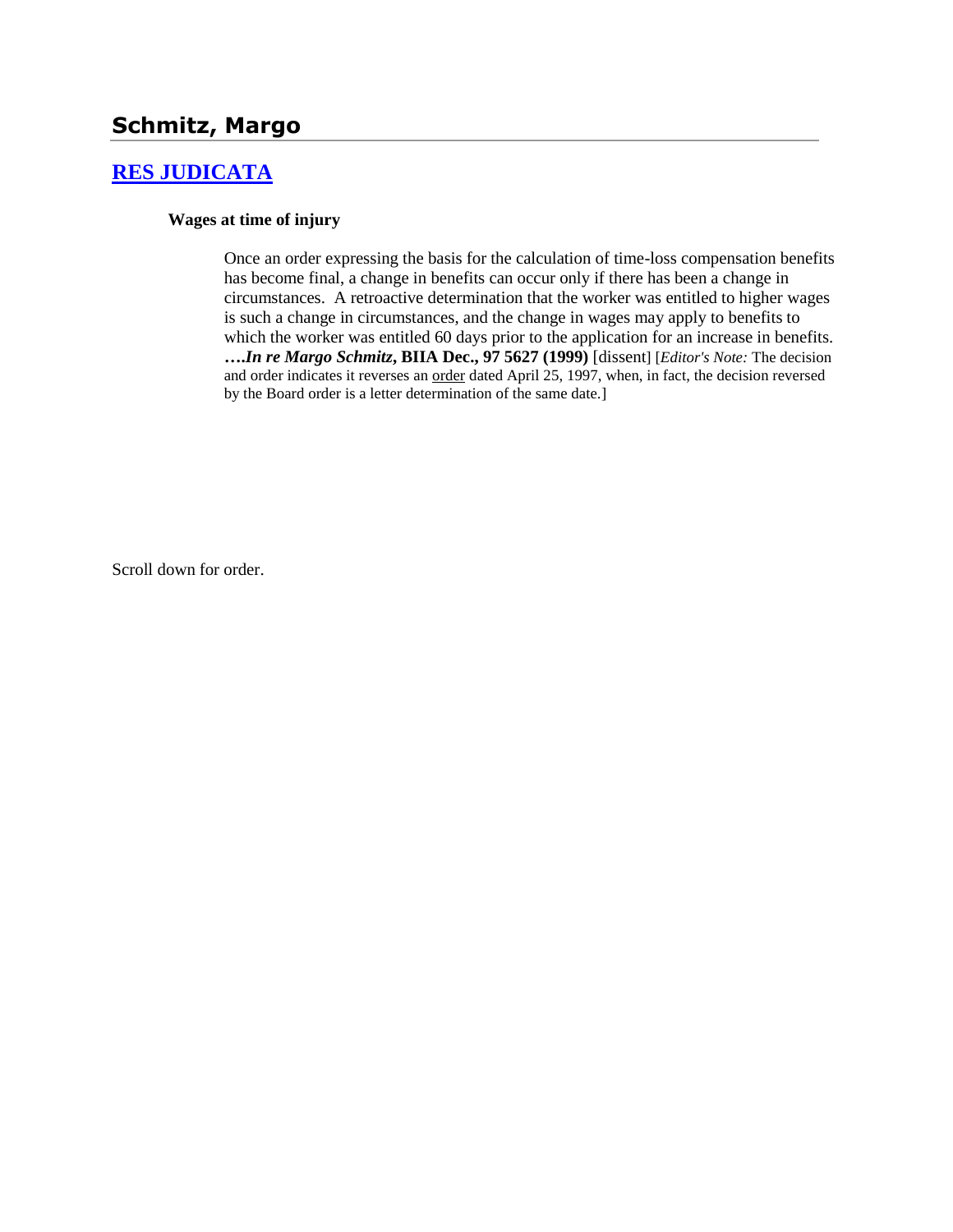## **BEFORE THE BOARD OF INDUSTRIAL INSURANCE APPEALS STATE OF WASHINGTON**

**)**

**IN RE: MARGO A. SCHMITZ ) DOCKET NO. 97 5627**

**CLAIM NO. N-572908 ) DECISION AND ORDER** 

APPEARANCES:

 

Claimant, Margo A. Schmitz, by Solan, Doran, Milhem & Hertel, P.S., per Jerry Hertel

Employer, Lakeland Village/Washington State Department of Social and Health Services, None

Department of Labor and Industries, by The Office of the Attorney General, per Sheryl L. Gordon, Assistant

 The claimant, Margo A. Schmitz, filed an appeal with the Board of Industrial Insurance Appeals on July 18, 1997, from an order of the Department of Labor and Industries dated April 25, 1997. The appeal was initially received at the Department of Labor and Industries on June 11, 1997, and forwarded by the Department to the Board as a direct appeal. The April 25, 1997 order of the Department affirmed an earlier order issued on March 1, 1996, that determined that the Department could not reconsider the order previously issued on April 29, 1993, because no protest or appeal had been filed in response to the order within 60 days of communication to the claimant, Ms. Schmitz. The April 29, 1993 order allowed the claim for benefits, paid time loss compensation benefits to the claimant for a period from April 14, 1993 through April 28, 1993, and established Ms. Schmitz's time loss compensation rate based on her status as a married individual with no dependents and monthly wages of \$2,793. **REVERSED AND REMANDED**.

## **PROCEDURAL ISSUE**

 At the outset we note that the parties brought this matter to issue by each side filing a motion for Summary Judgment. In addition to or in support of the motions for Summary Judgment, the parties also entered into a stipulation of fact (Stipulation of Parties dated August 6, 1998) regarding the material events involved in this appeal.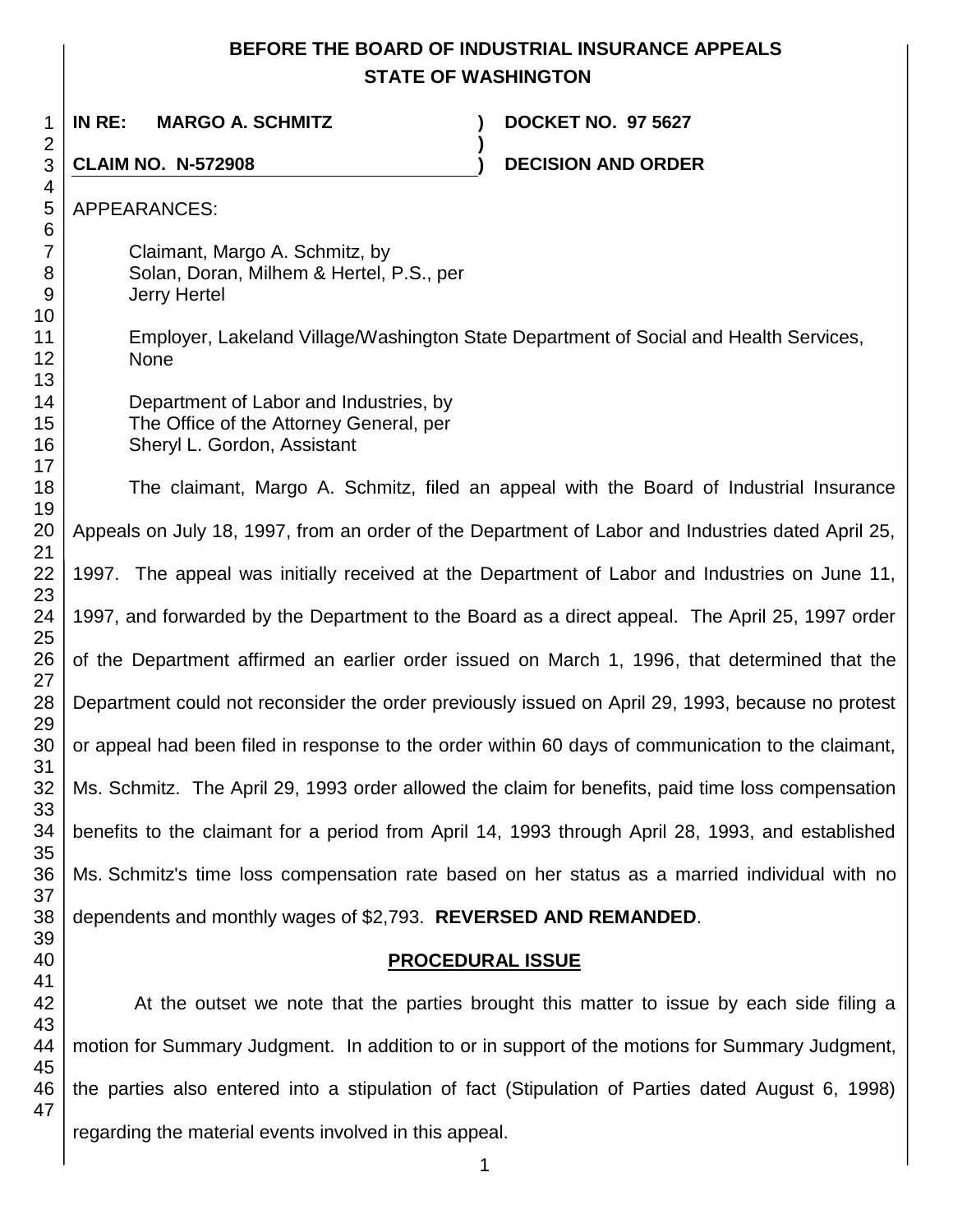Civil Rule 56 provides a mechanism for the parties to obtain a summary disposition of a dispute. We have long held that motions for summary judgment are appropriate in Board proceedings. *In re David Potts*, BIIA Dec., 88 3822 (1989). If the judge in a case concludes, after reviewing the motions, affidavits, memoranda, and other documentation submitted by the parties, that there is no genuine issue as to any material fact, then the judge may determine whether the moving party is entitled to a judgment as a matter of law. The motion is used when one party wishes to pierce the pleadings and seek relief as a matter of law. Where the parties stipulate to the facts, then the question of whether or not there are any issues of material fact is removed as an issue. The stipulation in this case, by its terms resolves all the disputed issues of fact. Further, the parties at a conference held on March 24, 1998, agreed that their evidentiary presentations were concluded (rested) upon submission of the Stipulation of Parties. Conference, March 24, 1998, p. 4, l. 41, p. 5, l. 15. We, therefore, do not need to determine whether or not there are any genuine issues of material fact.

### **DECISION**

Pursuant to RCW 51.52.104 and RCW 51.52.106, this matter is before the Board for review and decision on a timely Petition for Review filed by Margo A. Schmitz on May 17, 1999, from a Proposed Decision and Order issued on April 1, 1999, in which the order of the Department dated April 25, 1997, was affirmed.

We have granted review in this matter because we agree that Ms. Schmitz's time loss compensation rate should be adjusted to reflect the increase ordered by the Washington Personnel Resources Board on July 13, 1995.

Ms. Schmitz asserts that the Department's order dated April 29, 1993, that set her time loss compensation rate based on wages of \$2,793, should be modified to reflect a subsequent change in her wage rate to \$3,322. We note that the factual presentation in the Proposed Decision and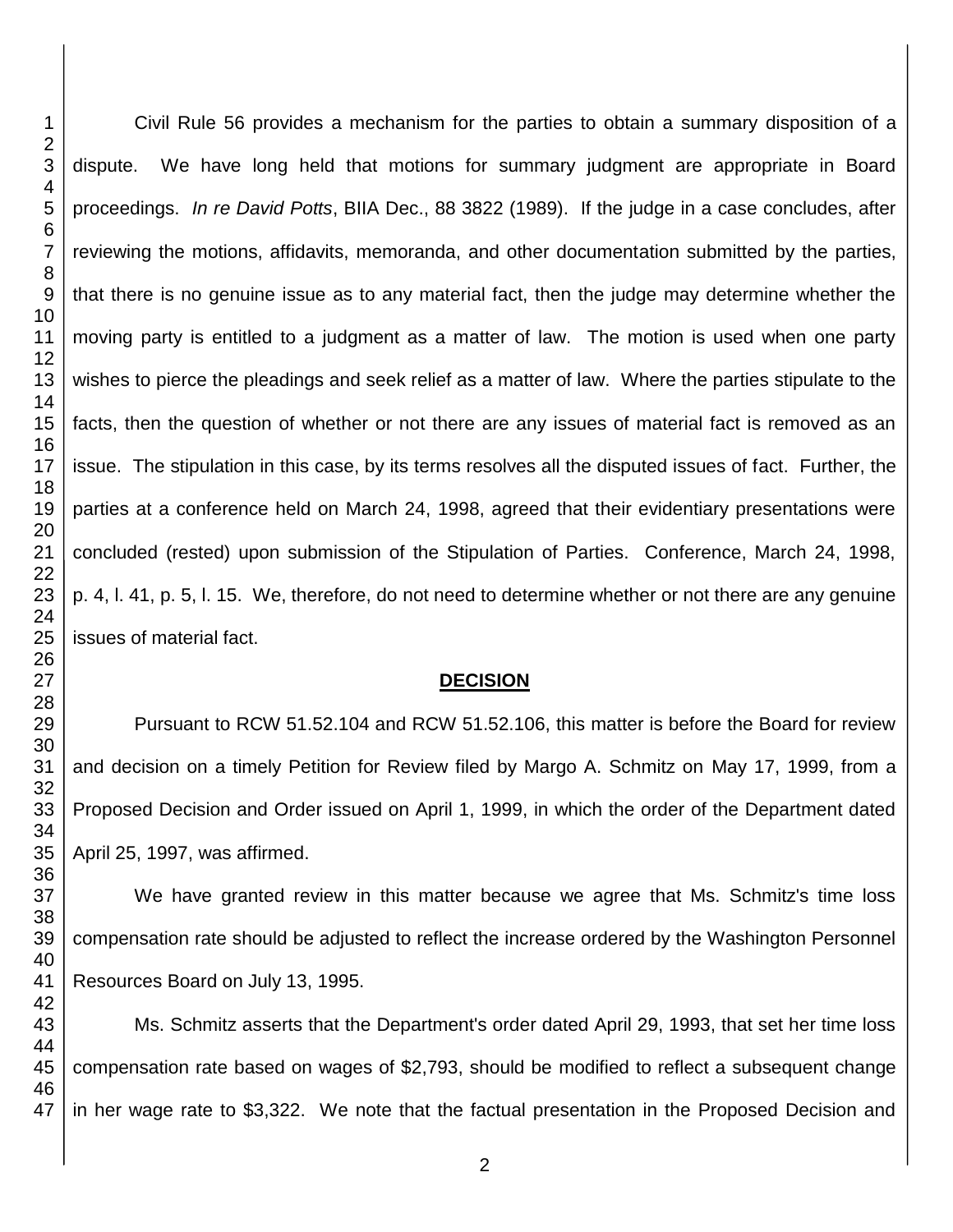3 4 5 Order follows the Stipulation of Parties. At the time of her injury on March 2, 1993, Ms. Schmitz was employed by the Washington State Department of Social and Health Services at a facility known as Lakeland Village. We set forth the chief events below:

December 8, 1992 Ms. Schmitz joined with other clinical psychologists employed by the state of Washington in eastern Washington in filing a grievance against the state. The grievance alleged that psychologists in eastern Washington were paid less than their counterparts in western Washington.

- March 2, 1993 Ms. Schmitz sustained an industrial injury while in the course of her employment as a psychologist with the state of Washington.
- April 29, 1993 The Department of Labor and Industries issued an order allowing Ms. Schmitz's claim and calculated temporary total disability benefits based upon a monthly wage of \$2,793. This was the wage Ms. Schmitz was making at the time she filed her grievance in December of 1992. The parties further stipulated that no protest or appeal of this order was made within 60 days of receipt of the order by any party.
- June 4, 1993 Ms. Schmitz filed a formal petition for grievance arbitration with the Washington State Personnel Board.
- July 13, 1995 The Washington Personnel Resources Board issued a formal decision in favor of Ms. Schmitz, concluding that her wages should have been \$3,322 a month and that they should have been paid retroactive to October 16, 1990.
- November 17, 1995 Ms. Schmitz requested that the Department of Labor and Industries adjust her time loss compensation rate to reflect the adjusted wage of \$3,322 per month.

The Department denied the requested adjustment and issued an order indicating that the April 29,

1993 order calculating the basis for temporary total disability benefits was final and binding. Our

industrial appeals judge agreed with the Department's position based upon the Supreme Court

decision of *Marley v. Department of Labor & Indus*., 125 Wn.2d 533 (1994).

1 2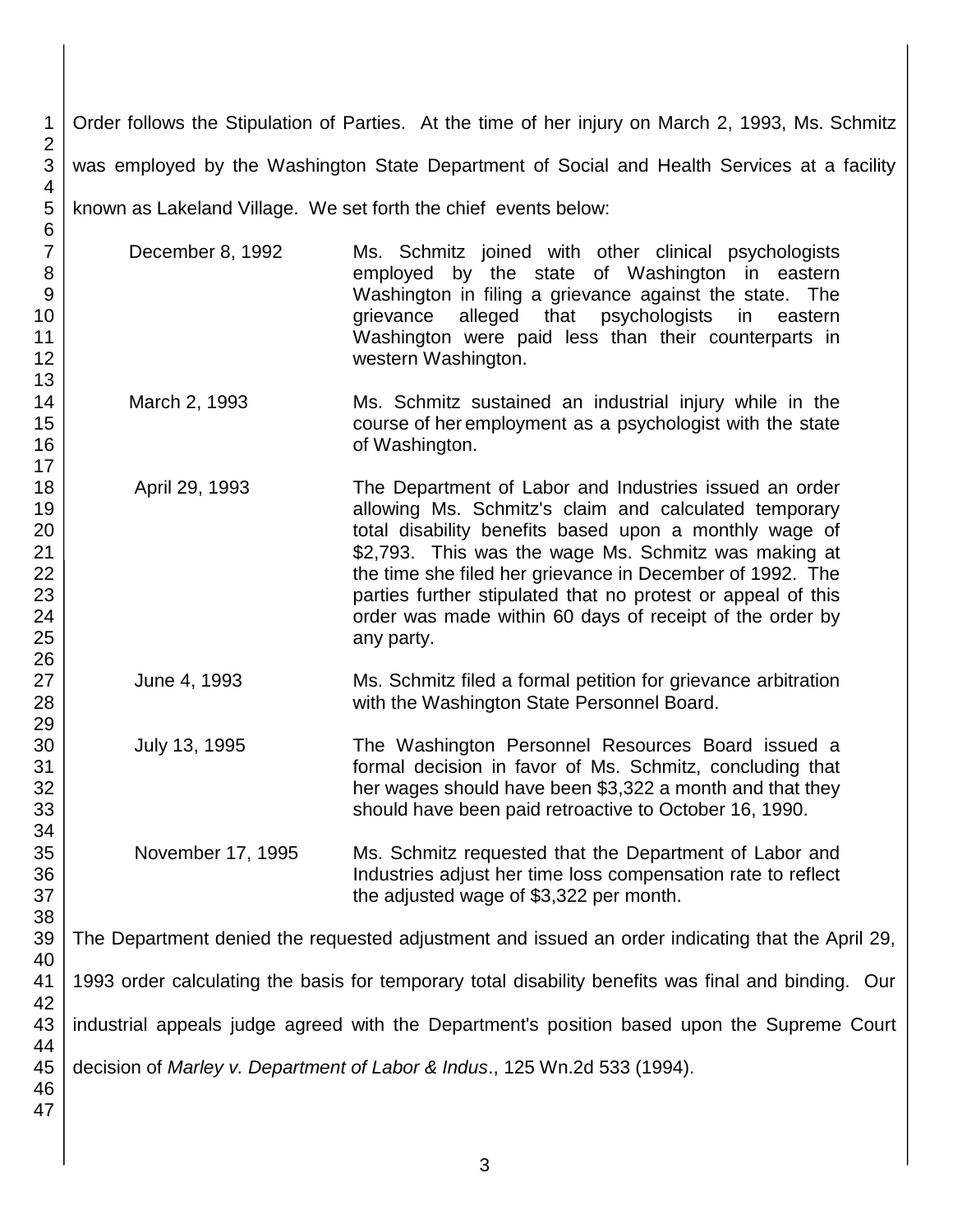We have held that workers cannot challenge their rate of time loss compensation when final orders have been issued that establish all the information necessary for the calculation of time loss compensation. *In re Tex Prewitt*, BIIA Dec., 95 2064 (1996), citing *Marley v. Department of Labor & Indus*., above. We have also held, however, that under certain circumstances the compensation rate for temporary total disability can be adjusted due to a change in circumstances pursuant to RCW 51.28.040.

In our recent decision of *In re Charles H. Stewart*, BIIA Dec., 96 3019 (1998), we held that termination by an employer of voluntary payment of wages after an injury constituted change in circumstances justifying a rearrangement of compensation. Mr. Stewart and his (then) wife worked at an apartment complex and received a waiver of rent as a part of their compensation package. After his work-related injury he continued to live in the apartment. For the time Mr. Stewart continued to live in the apartment he was receiving a partial continuation of his wages in the form of the rent waiver. Eventually Mr. Stewart and his wife separated and he moved out of the apartment. After he moved he no longer received any part of the compensation he had been receiving when he was injured. Mr. Stewart's initial time loss benefit was based solely on his cash wages.

As in the present case, Mr. Stewart did not appeal or protest the original calculation of his temporary total disability benefits. After he moved from the employer's apartment his attorney advised the Department that Mr. Stewart was no longer receiving wages in the form of the value of the rent waiver and requested an adjustment in the temporary total disability rate. The Department declined to do so. We concluded that there was a change in circumstances within the meaning of RCW 51.28.040 when Mr. Stewart ceased to receive the partial continuation of his wage benefit.

 At the time Ms. Schmitz was injured, neither she nor her employer could have known the final result of the grievance based on the wage dispute. The decision by the Personnel Resources Board constitutes a change in circumstances because it was a determination that Ms. Schmitz's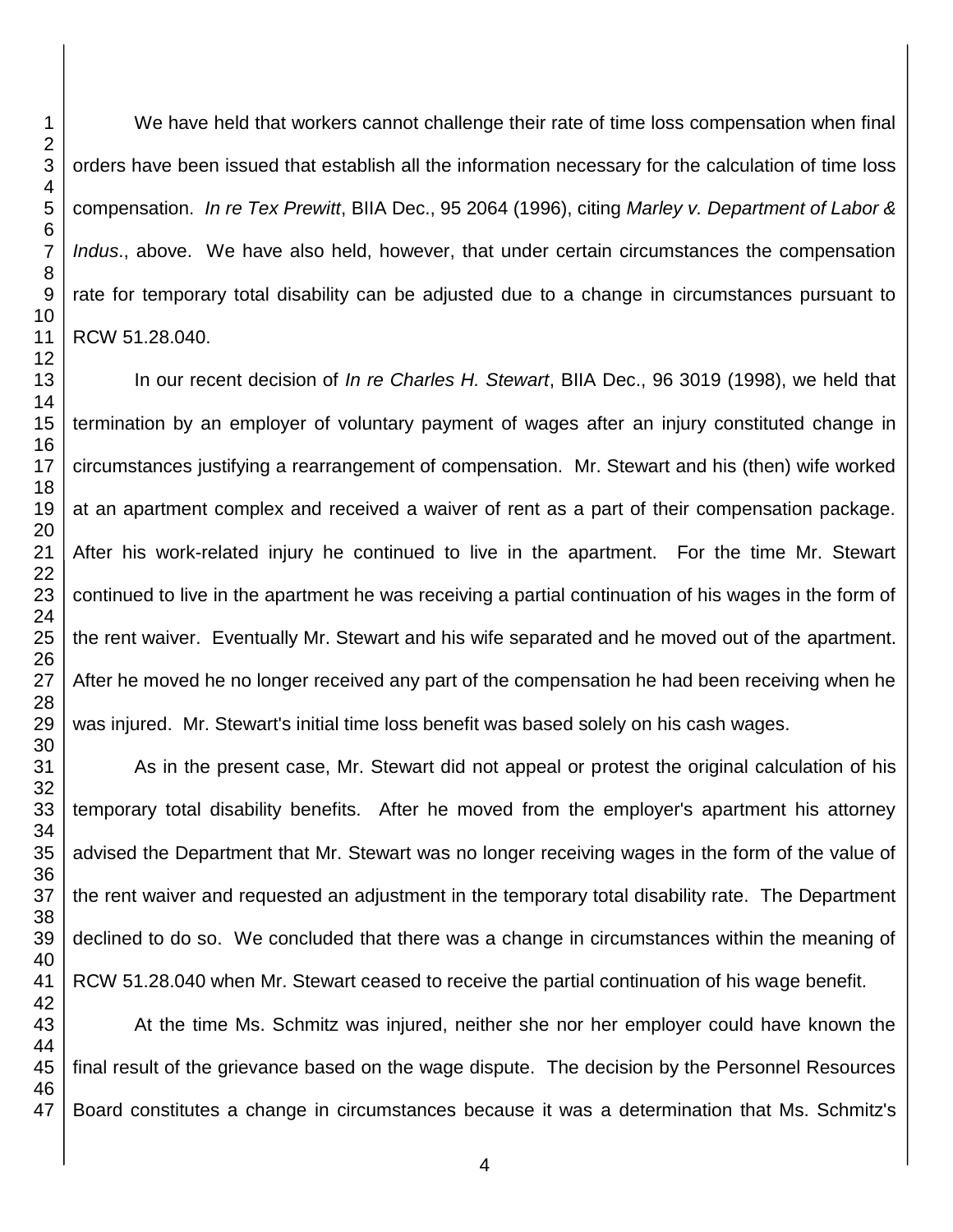wages were incorrectly paid as of the date of injury. This is not a situation where there was a mistake in wage information given to the Department. The Department made no error in calculation. An external, third party ordered an adjustment in wages paid to Ms. Schmitz effective well before her industrial injury.

At the time the Department made its initial calculation of Ms. Schmitz's temporary total disability benefit she had no basis to protest or appeal. She was, at that time, not aggrieved by the Department order as required by RCW 51.52.050. Her wage dispute with her employer was just a dispute. There was no basis to require a different calculation. Eventually, Ms. Schmitz received back compensation for the wages she should have been paid at the time of injury. During the time she was receiving temporary total disability or time loss benefits she was actually being paid less than she was entitled because it was based on an incorrect wage.

RCW 51.12.010 requires that the Industrial Insurance Act be liberally construed to reduce to a minimum an injured worker's economic loss. The employer was required to pay Ms. Schmitz her correct wages back to October 16, 1990. It would be inconsistent with the purposes of the Act for Ms. Schmitz to receive her corrected back pay except for the periods she was receiving time loss based on her former, incorrect wages. Consistent with RCW 51.12.010 and our decision of *In re Charles Stewart*, we conclude that facts in this appeal constitute a change in circumstances as provided by RCW 51.28.040.

We are limited, however, in the relief we can order. RCW 51.28.040 provides:

If change of circumstances warrants an increase or rearrangement of compensation, like application shall be made therefor. Where the application has been granted, compensation and other benefits if in order *shall be allowed for periods of time up to sixty days prior to the receipt of such application*.

 (Emphasis added.) The rearrangement of compensation, based on the change in circumstances, can only be awarded up to 60 days prior to the date of the application for the increase. Ms. Schmitz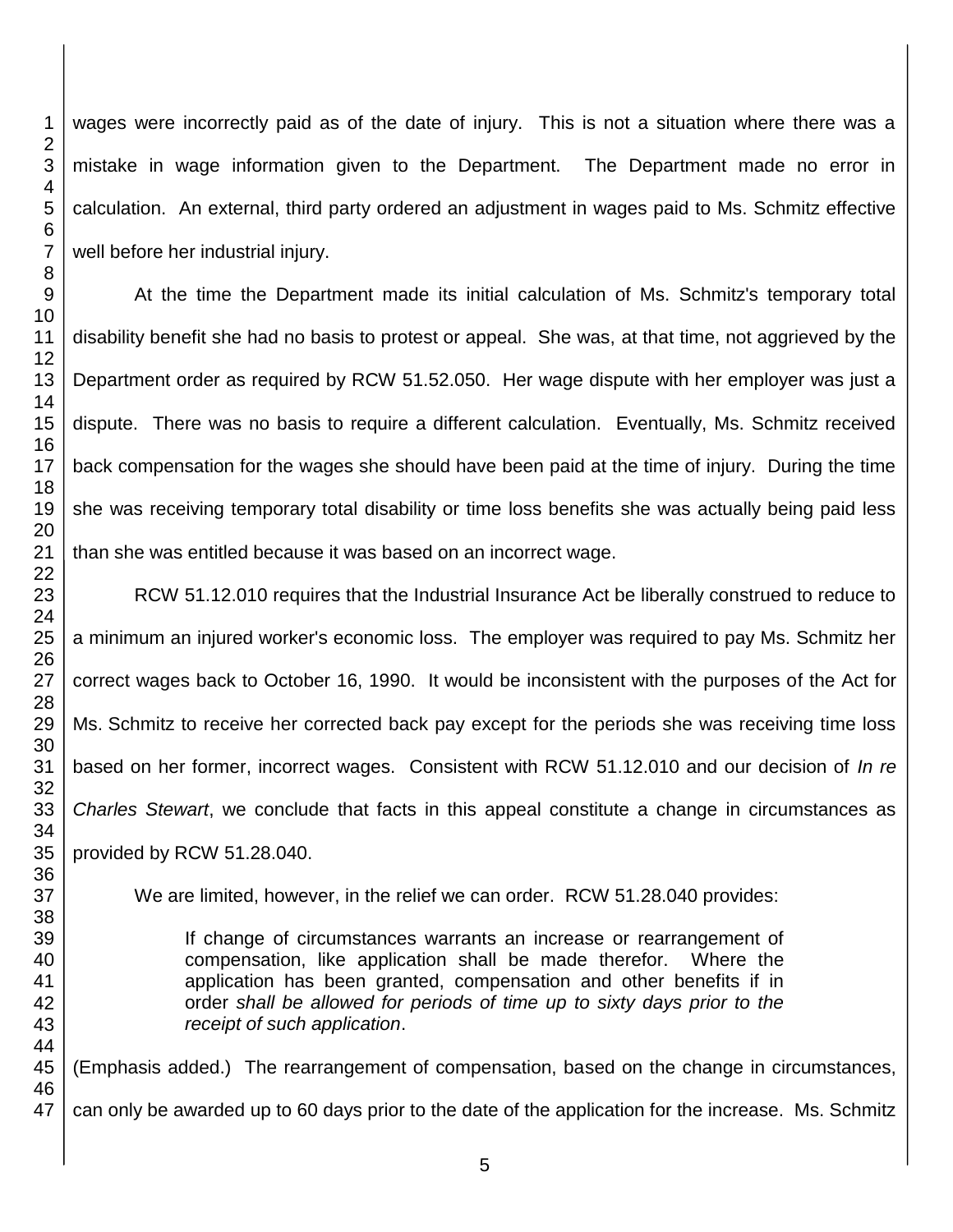requested a rearrangement of the compensation on November 17, 1995, and we can only direct an

adjustment back 60 days from this date.

Based on the foregoing we enter the following findings of fact and conclusions of law.

### **FINDINGS OF FACT**

1. On March 8, 1993, Margo A. Schmitz filed an application for benefits with the Department of Labor and Industries, alleging that she had been injured on March 2, 1993, during the course of her employment with Lakeland Village, a facility operated by the Department of Social and Health Services (hereafter DSHS) of the State of Washington. On April 29, 1993, the Department issued an order that allowed the claim for benefits, paid her time loss compensation for the period from April 14, 1993 through April 28, 1993, and determined that the rate of her time loss compensation was based on her status as a married individual with no dependents and monthly wages of \$2,793.

On November 17, 1995, the claimant requested that the Department recalculate the rate at which time loss compensation benefits were paid to her based on monthly wages of \$3,322. On March 1, 1996, the Department issued an order that indicated that the agency could not reconsider the April 29,1993 order because no appeal or protest of the order had been filed within 60 days of communication of the order to the claimant, and the order had become final and binding. Ms. Schmitz filed a Protest and Request for Reconsideration of the March 1, 1996 order on April 10, 1996. By order dated April 25, 1997, the Department affirmed the provisions of the March 1, 1996 order.

The claimant filed a Notice of Appeal with the Department from the April 25, 1997 order on June 11, 1997. On July 18, 1997, the Department forwarded the appeal to the Board of Industrial Insurance Appeals as a direct appeal. This Board extended the time within which it had to consider the appeal by orders dated August 18, 1997, and August 27, 1997. On September 4, 1997, the Board granted the appeal subject to proof that it was timely filed, assigned the appeal Docket No. 97 5627, and directed that further proceedings be held.

- 2. On March 2, 1993, the claimant was injured during the course of her employment with Lakeland Village, a facility operated by DSHS of the State of Washington, where she worked as a clinical psychologist.
- 3. On December 18, 1992, the claimant was a member of a class of employees who belonged to the Washington Federation of State Employees, and who filed a grievance with the Personnel Board of the State of Washington, alleging that DSHS had engaged in an unfair labor practice because clinical psychologists employed by DSHS in western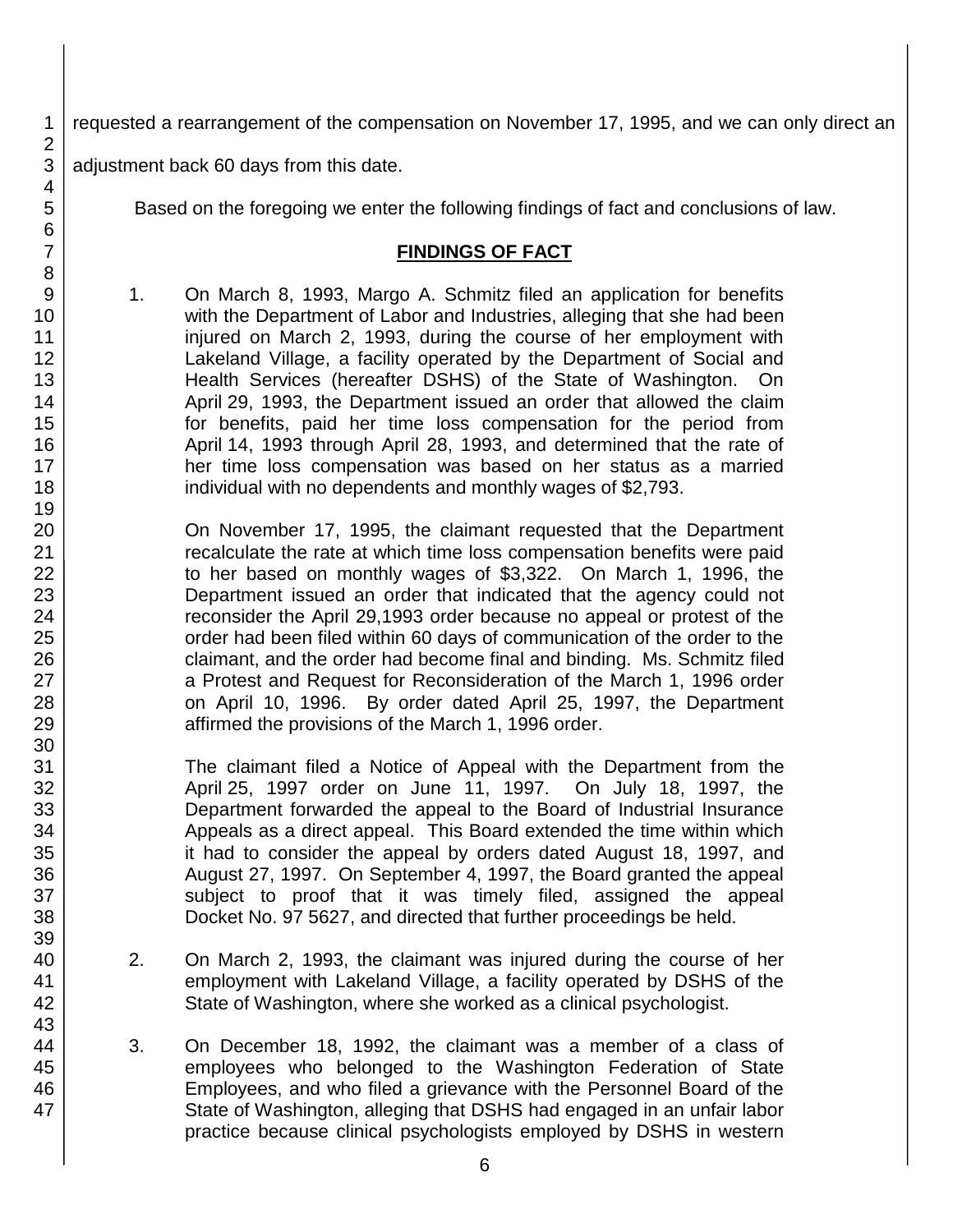Washington received higher monthly wages than clinical psychologists in eastern Washington.

- 4. On April 29, 1993, the Department issued an order that, in part, established the claimant's time loss compensation rate based upon her status as a married individual with no dependents and monthly wages of \$2,793.
- 5. Ms. Schmitz did not file a protest or appeal from the April 29, 1993 Department order within 60 days after the order was communicated to her.
- 6. On July 13, 1995, the Washington Personnel Resources Board issued its formal decision on the wage grievance filed by Ms. Schmitz and others and directed the Department to pay the claimant all back pay retroactive to October 16, 1990, based on an adjusted monthly wage of \$3,322.
- 7. Based on the order of the Washington Personnel Resources Board, Ms. Schmitz's correct wage at the time of her industrial injury of March 2, 1993, was \$3,322 per month and not \$2,793 per month.
- 8. The application for rearrangement of compensation was made by Ms. Schmitz on November 17, 1995.

## **CONCLUSIONS OF LAW**

- 1. Ms. Schmitz filed her Notice of Appeal from the April 25, 1997 order of the Department of Labor and Industries within the time limitation set out in RCW 51.52.060.
- 2. The Board of Industrial Insurance Appeals has jurisdiction over the parties to and the subject matter of this appeal.
- 3. The change in Ms. Schmitz's compensation by the Washington Personnel Resource Board, retroactive to the date prior to her industrial injury is a change of circumstances within the meaning of RCW 51.28.040.
- 4. The order of the Department of Labor and Industries dated April 25, 1997, is incorrect and the order is reversed. This matter is remanded to the Department to recalculate Ms. Schmitz's entitlement to temporary total disability benefits or benefits for loss of earning power

1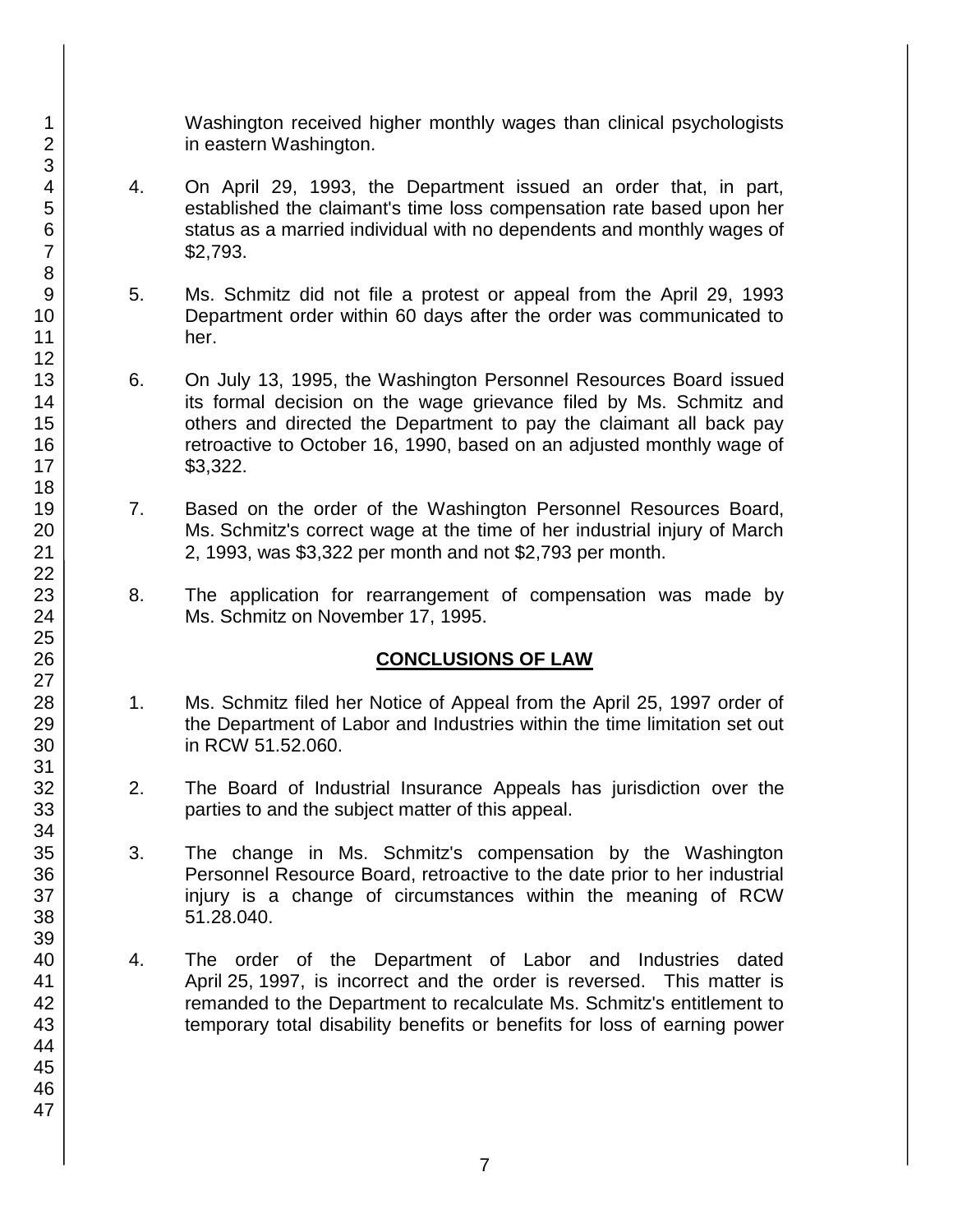based upon a wage at injury of \$3,322 and to pay any such benefits as may be due up to 60 days prior to November 17, 1995.

It is so ORDERED.

Dated this 3rd day of November, 1999.

#### BOARD OF INDUSTRIAL INSURANCE APPEALS

/s/\_\_\_\_\_\_\_\_\_\_\_\_\_\_\_\_\_\_\_\_\_\_\_\_\_\_\_\_\_\_\_\_\_\_\_\_\_\_\_\_ THOMAS E. EGAN Chairperson

/s/\_\_\_\_\_\_\_\_\_\_\_\_\_\_\_\_\_\_\_\_\_\_\_\_\_\_\_\_\_\_\_\_\_\_\_\_\_\_\_\_ FRANK E. FENNERTY, JR. Member

#### **DISSENT**

I dissent from the majority opinion as both the Proposed Decision and Order and the Department order of April 25, 1997, should be affirmed. At the heart of the majority decision is the attempt to overcome the finality of the Department's April 29, 1993 order setting Ms. Schmitz's time loss compensation rate. The majority acknowledges the Washington State Supreme Court decision of *Marley v. Department of Labor & Indus.*, 125 Wn.2d 533 (1994) and our own significant decision of *In re Tex Prewitt*, BIIA Dec., 95 2064 (1996), by stating that workers cannot challenge the rate of time loss compensation after the basis for the compensation has been established by a final Department order. However, they sidestep these decisions by concluding that Ms. Schmitz was not required to appeal the time loss because she was not "aggrieved" by that order.

The majority reasons that Ms. Schmitz was not required to appeal the time loss determination order of April 29, 1993, because RCW 51.52.050 only requires those aggrieved by a Department order to protest or appeal. See also RCW 51.52.060. Their reasoning is that at the time the Department calculated Ms. Schmitz's time loss compensation rate it was based upon the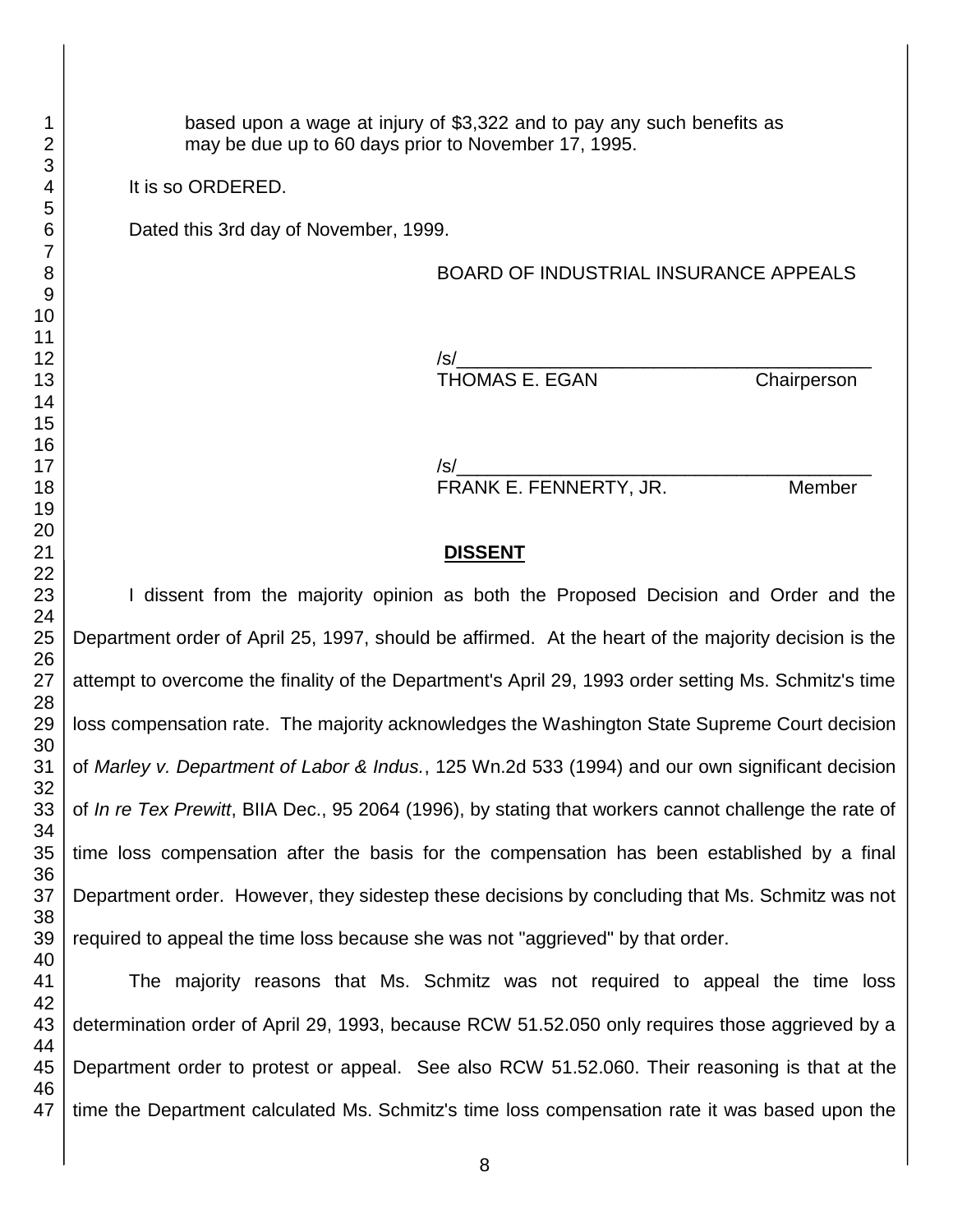wages actually paid to her by her employer. Thus, their rationale is that there was no basis for Ms. Schmitz to request a different calculation from the Department. This approach ignores the actual circumstances of Ms. Schmitz's employment situation.

On December 8, 1992, Ms. Schmitz joined with other clinical psychologists employed in state government in filing a grievance regarding their level of compensation. As noted in the parties' factual stipulation, the grievance alleged that psychologists in eastern Washington were being paid less than their counterparts in western Washington and that they should receive the same pay for the same kind of work. Three months after the grievance was filed in March of 1993, Ms. Schmitz was injured in the course of her employment. In April of 1993 the Department began paying Ms. Schmitz time loss compensation based on her wages from the state of Washington at the time of her injury as required by RCW 51.08.178. As of the date of the time loss order, Ms. Schmitz was actively disputing the correctness of her wages with her employer. Less than 60 days after the April 29, 1993 order, Ms. Schmitz filed a formal petition for grievance arbitration with the Washington State Personnel Board. This grievance asserted in very specific terms that Ms. Schmitz felt that she, along with her co-workers, was not being paid a correct wage. Ms. Schmitz failed to protest or appeal the Department's wage loss order that calculated her temporary total disability benefits based on a wage she was already disputing with her employer before the Washington State Personnel Board.

Based on these facts, it is impossible for me to conclude that Ms. Schmitz was not aggrieved by the Department's calculation of her temporary total disability benefits based upon a wage she claimed was unfair and inaccurate. We do not know, nor will I speculate, as to why she did not protest the Department's April 29, 1993 order. It is very clear, however, that she was formally contesting her base wage rate and that she did not bring this to the Department's attention in a timely fashion. Although we cannot know what the Department would have done had a protest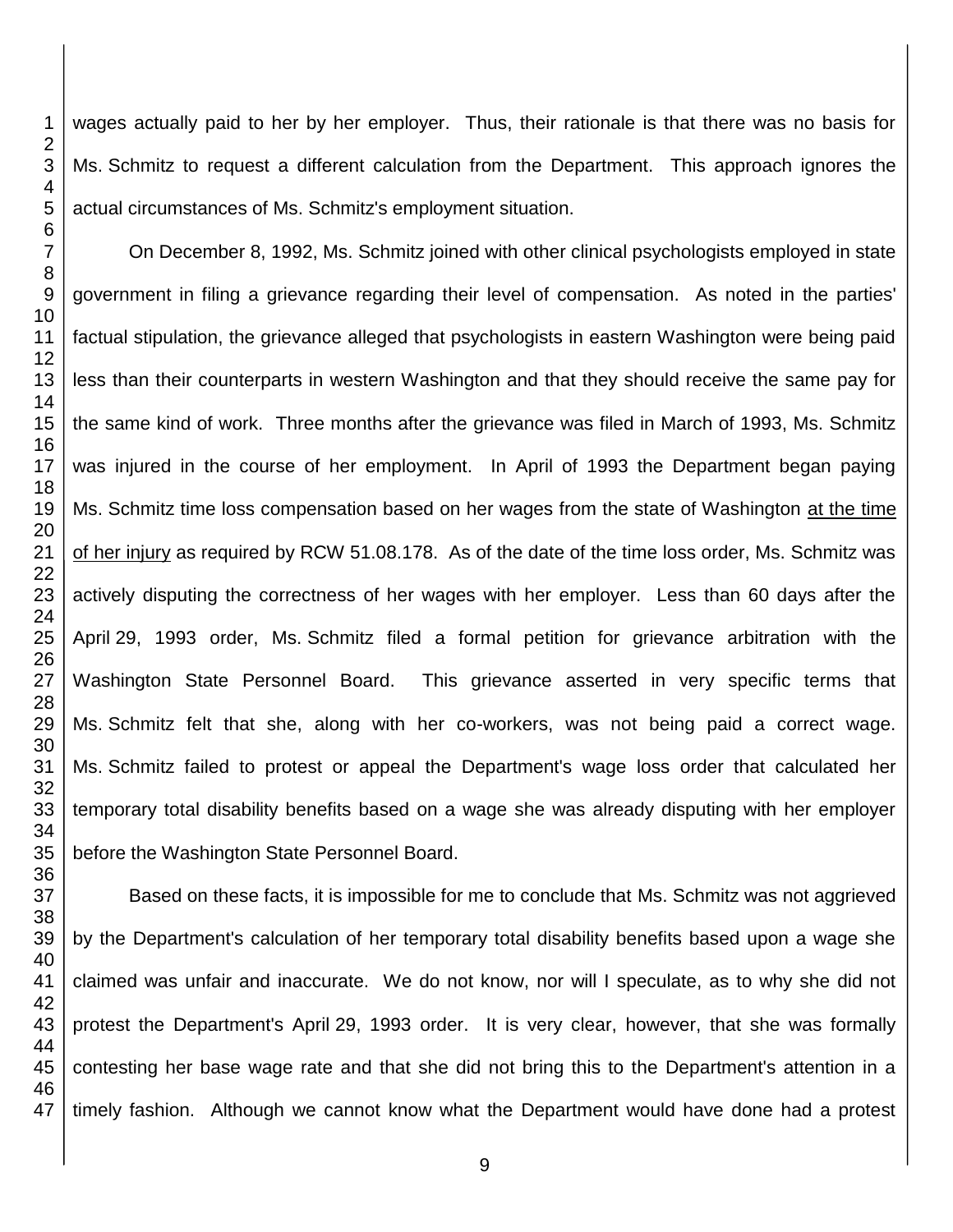been filed, the fact remains that remedies were available to Ms. Schmitz that she failed to use. Ms. Schmitz was aggrieved by the April 29, 1993 order within the meaning of RCW 51.52.050. Therefore, based on both *Marley* and our own decision in *Prewitt*, I would conclude that the Department was correct in its order of April 25, 1997, that it could not reconsider the basis for Ms. Schmitz's temporary total disability benefits because the order of April 29, 1993, had become

As I have concluded that Ms. Schmitz was aggrieved by the time loss calculation order in 1993, I do not deem the later adjustment in her wages a change of circumstances pursuant to RCW 51.28.040. The statute does not provide a definition of what constitutes a change in circumstances warranting an adjustment of compensation. In view of the Supreme Court's decision in *Marley*, I find it difficult to determine what could be construed as a change in circumstances sufficient to overcome the finality of a Department order. I do not view Ms. Schmitz's situation as a change in circumstances as her wage dispute was pending at the time of the Department's time loss calculation. The fact that she and her co-workers were successful in their dispute does not relieve her from the obligation to challenge the Department's order when issued. She had in her possession all the information needed to protest the accuracy of her wage determination when the order was issued.

Obviously there are circumstances where corrections in temporary total disability benefits need to and should be made. RCW 51.32.240 provides a mechanism for the Department and self-insurers to recoup overpayments of benefits due to clerical error and other related reasons. That statute was recently amended to allow injured workers to receive compensation for the underpayment of benefits for similar reasons. The amendment of RCW 51.32.240 does not provide guidance or insight as to what constitutes a change of circumstances under RCW 51.28.040.